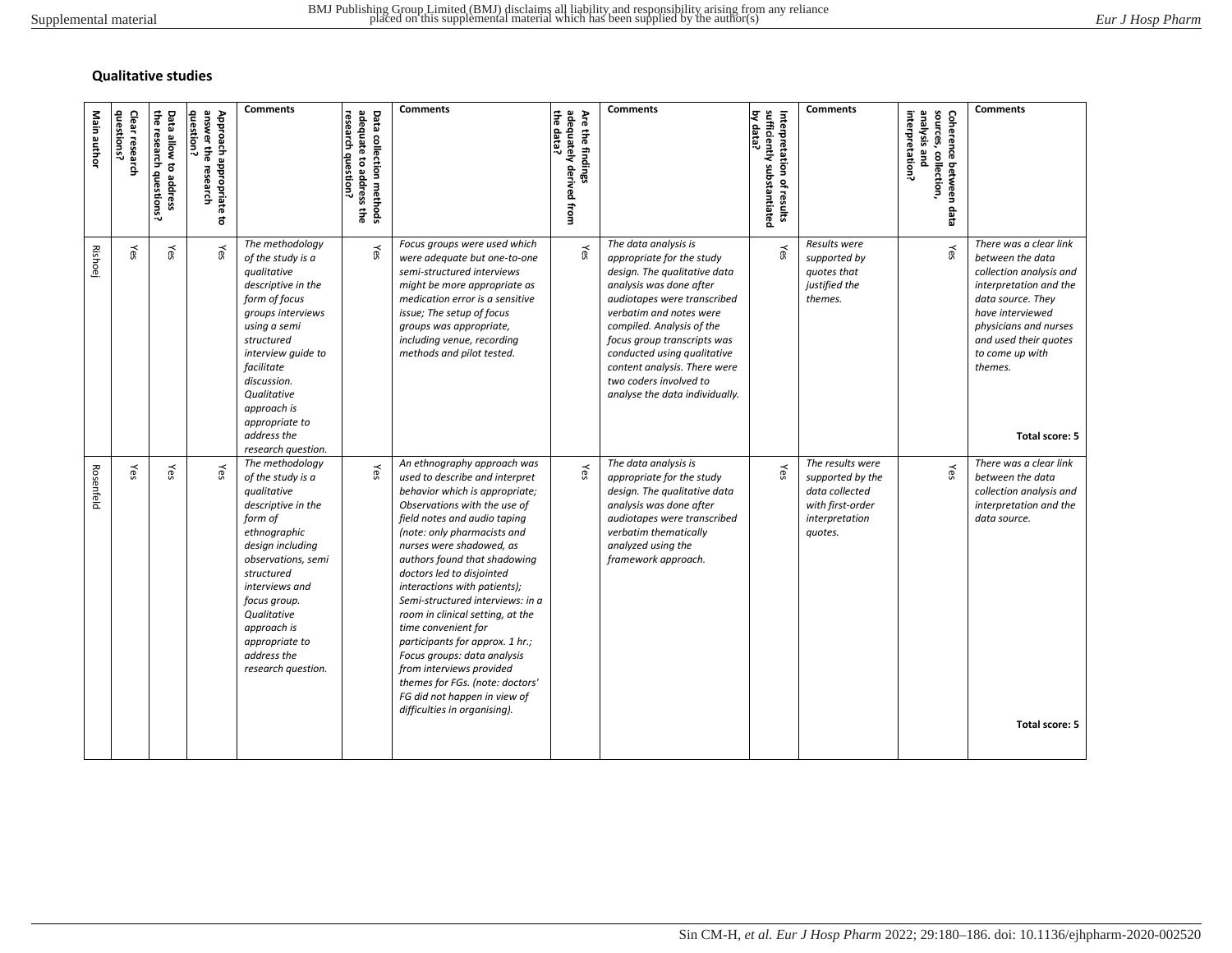## **Quantitative studies**

| Main author     | questions?<br>Clear researc | the research questions?<br>Data allow to address | research question?<br>Sampling strategy<br>relevant<br>to address<br>뚷 | <b>Comments</b>                                                                                                                                                                                                                                                                                                                                                                                                                                                                                                                                               | the target population?<br>Sample re<br>presentative<br>잎 | <b>Comments</b>                                                                                                                                                                                                                               | appropriate?<br>Are the measurements | <b>Comments</b>                                                                                                                                                                                                                                                                       |
|-----------------|-----------------------------|--------------------------------------------------|------------------------------------------------------------------------|---------------------------------------------------------------------------------------------------------------------------------------------------------------------------------------------------------------------------------------------------------------------------------------------------------------------------------------------------------------------------------------------------------------------------------------------------------------------------------------------------------------------------------------------------------------|----------------------------------------------------------|-----------------------------------------------------------------------------------------------------------------------------------------------------------------------------------------------------------------------------------------------|--------------------------------------|---------------------------------------------------------------------------------------------------------------------------------------------------------------------------------------------------------------------------------------------------------------------------------------|
| Chen            | Yes                         | Yes                                              | Yes                                                                    | Patients with epilepsy who the neurologist<br>refers to the pharmacists and agreed to be<br>referred to a pharmacist took part and the<br>sample size was small but it does exactly<br>what the aim (which is narrow in terms of<br>evaluating a pharmacist service in neurology<br>in one hospital site in Singapore). But the<br>way the patients (all who were happy to be<br>referred to a pharmacist) were sampled could<br>produce biased results as you would only find<br>the ones that are happy to receive pharmacist<br>counselling and follow up. | Yes                                                      | There is a clear description of the inclusion<br>and exclusion criteria, however, no clear<br>statement regarding the reason why some<br>participants declined to participate.                                                                | Yes                                  | The perception questionnaire (Set B) was<br>adapted from a validated instrument (Larson<br>et al); The questionnaire was reviewed several<br>times, incorporating inputs from pharmacists<br>and neurologists; The questionnaires were<br>pilot-tested but Cronbach Alpha not tested. |
| <b>Flannery</b> | Yes                         | Yes                                              | Yes                                                                    | A single site with doctors who are likely to<br>prescribe antibiotics were recruited.<br>Involvement of advanced practitioner nurses<br>and physician assistants was also<br>appropriate.                                                                                                                                                                                                                                                                                                                                                                     | Yes                                                      | 61% (93/153) completion rate showed the<br>samples could represent the target<br>population, which are doctors who prescribe<br>antibiotics at the study site. The analysis<br>would be difficult to be interpreted by other<br>institutions. | $\leq$                               | The questionnaire was not reported to have<br>piloted and Cronbach's Alpha was not tested,<br>thus the reliability and validity are<br>questionable; The use of Likert scale was<br>appropriate.                                                                                      |
| <b>Moadebi</b>  | Yes                         | Yes                                              | Yes                                                                    | The source of sampling is relevant to the<br>targeted population and a clear discussion<br>about the targeted population was stated<br>that is in line with the research question.                                                                                                                                                                                                                                                                                                                                                                            | Yes                                                      | There is a clear description of the sample<br>that will be recruited as well as the setting<br>and all approached and recruited<br>participants took part in the study.                                                                       | Yes                                  | The survey framework was guided by an<br>educational intervention assessment used for<br>obstetric nurses reported in the literature. Also<br>a clarity pilot test for the survey was<br>conducted and some amendments were done<br>accordingly.                                      |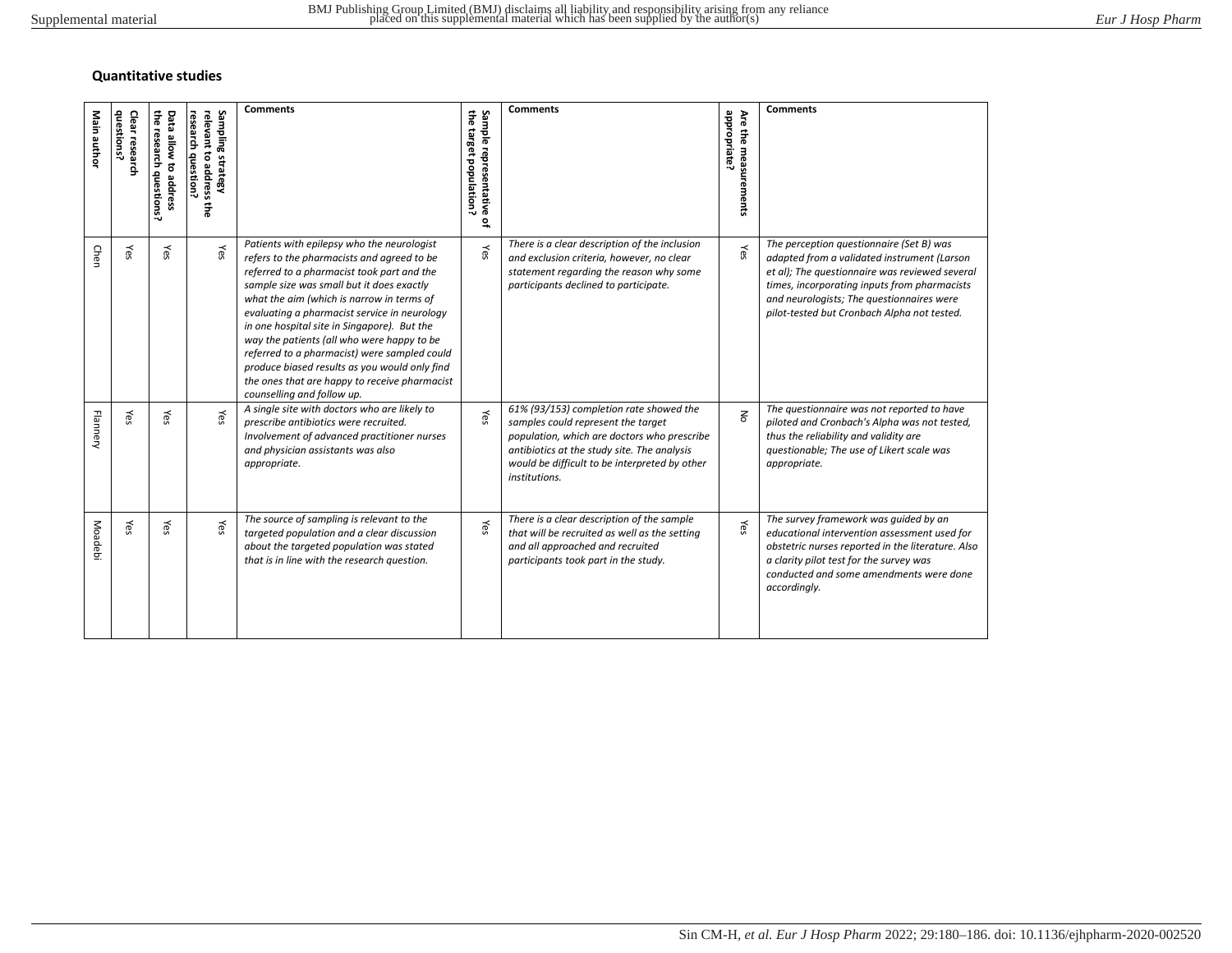## **Quantitative studies (cont'd)**

| Main author     | ᇬ<br>nonresponse bias low?<br>Ë<br>insk of | <b>Comments</b>                                                                                                                                                                                                                                                                                                                                                                                                                                                                                    | appropriate to answer<br>Statistical analysis<br>뭉<br>research question? | <b>Comments</b>                                                                                                                                                                                                                                                                                        |
|-----------------|--------------------------------------------|----------------------------------------------------------------------------------------------------------------------------------------------------------------------------------------------------------------------------------------------------------------------------------------------------------------------------------------------------------------------------------------------------------------------------------------------------------------------------------------------------|--------------------------------------------------------------------------|--------------------------------------------------------------------------------------------------------------------------------------------------------------------------------------------------------------------------------------------------------------------------------------------------------|
| Chen            | $\leq$                                     | Bias is possible in that the neurologist were only referring<br>a small number of cases they deem suitable for a<br>pharmacist; in addition, social desirable bias is high as<br>the questionnaire was completed straight after the<br>counselling session and the authors were the pharmacists<br>conducting the sessions. Nonresponse bias is also<br>possible, when 22/55 (40%) of the target population did<br>not participate. Authors did not identify the reasons for<br>not participating. | Υes                                                                      | The survey design (5-point Likert scale) allowed good<br>statistical analysis (i.e. paired sample t test for Set A<br>& C); Confidence scores before and after counselling<br>and after telephone follow-up were compared using<br>Wilcoxon Signed Ranks test which was appropriate.<br>Total score: 4 |
| <b>Flannery</b> | Υes                                        | High response rate for this survey and clear statement<br>regarding why some eligible participants did not take<br>part.                                                                                                                                                                                                                                                                                                                                                                           | Υes                                                                      | Descriptive statistics and non-parametric tests such<br>as Kruskal-Wallis and Mann-Whitney U tests to<br>compare two independent variables were<br>appropriate.<br>Total score: 4                                                                                                                      |
| Moadeb          | ΚA                                         | The response rate for the survey was 56% and the author<br>had to remove 3 of the submitted surveys form the<br>analysis as they were incomplete. There was a clear<br>justification to the low number of participants within the<br>limitation section of the paper.                                                                                                                                                                                                                              | $\overline{5}$                                                           | Means, SDs and significance values of p<0.05 were<br>used; Non-parametric test would be more<br>appropriate for Likert scales where you rank<br>according to discrete values (ordinal data).<br>Total score: 3                                                                                         |